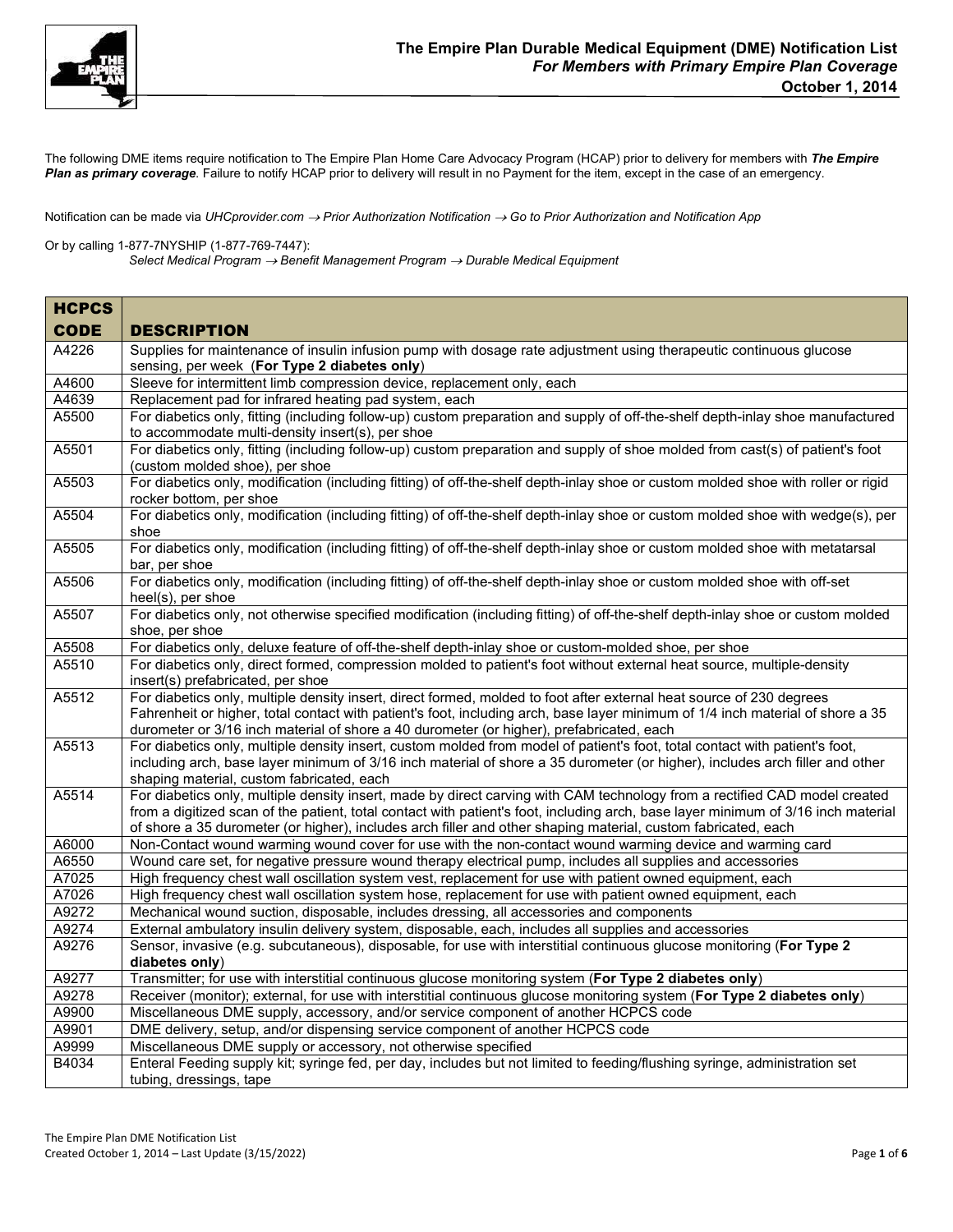| <b>CODE</b><br><b>DESCRIPTION</b><br>Enteral feeding supply kit; pump fed, per day, includes but not limited to feeding/flushing syringe, administration set tubing,<br>B4035<br>dressings, tape<br>B4036<br>Enteral feeding supply kit; gravity fed, per day, includes but not limited to feeding/flushing syringe, administration set tubing,<br>dressings, tape<br>B4100<br>Food thickener, administered orally, per ounce<br>Enteral formula, for adults, used to replace fluids and electrolytes (e.g. clear liquids), 500 mi = 1 unit<br>B4102<br>B4103<br>Enteral formula, for pediatrics, used to replace fluids and electrolytes (e.g. clear liquids), 500 mi = 1 unit<br>B4104<br>Additive for enteral formula (e.g. fiber)<br>B4149<br>Enteral formula, manufactured blenderized natural foods with intact nutrients, includes proteins, fats, carbohydrates,<br>vitamins and minerals, may include fiber, administered through an enteral feeding tube, 100 calories = 1 unit<br>B4150<br>Enteral formula, nutritionally complete with intact nutrients, includes proteins, fats, carbohydrates, vitamins and minerals,<br>may include fiber, administered through an enteral feeding tube, 100 calories = 1 unit<br>B4152<br>Enteral formula, nutritionally complete, calorically dense (equal to or greater than 1.5kcal/ml) within tack nutrients, includes<br>proteins, fats, carbohydrates, vitamins and minerals, may include fiber, administered through an enteral feeding tube, 100<br>calories $= 1$ unit<br>B4153<br>Enteral formula, nutritionally complete, hydrolyzed proteins (amino acids and peptide chain), includes fats, carbohydrates,<br>vitamins and minerals, may include fiber, administered through an enteral feeding tube, 100 calories = 1 unit<br>Enteral Formula, nutritionally complete, for special metabolic needs, excludes inherited disease of metabolism, includes<br>B4154<br>altered composition proteins, fats, carbohydrates, vitamins and/or minerals, may include fiber, administered through an<br>enteral feeding tube, 100 calories = 1 unit<br>B4155<br>Enteral formula, nutritionally incomplete/modular nutrients, includes specific nutrients, carbohydrates (e.g. glucose<br>polymers), proteins/amino acids (e.g. glutamine, arginine), fat (e.g. medium chain triglycerides) or combination,<br>administered through an enteral feeding tube, 100 calories = 1 unit<br>Enteral formula, nutritionally complete, for special metabolic needs for inherited disease of metabolism, includes proteins,<br>B4157<br>fats, carbohydrates, vitamins and minerals, may include fiber, administered through an enteral feeding tube, 100 calories =<br>1 unit<br>B4158<br>Enteral formula, for pediatrics, nutritionally complete with intact nutrients, includes proteins, fats, carbohydrates, vitamins<br>and minerals, may include fiber and/or iron, administered through an enteral feeding tube, 100 calories = 1 unit<br>B4159<br>Enteral formula, for pediatrics, nutritionally complete soy based with intact nutrients, includes proteins, fats, carbohydrates,<br>vitamins and minerals, may include fiber and/or iron, administered through an enteral feeding tube, 100 calories = 1 unit<br>B4160<br>Enteral formula, for pediatrics, nutritionally complete calorically dense (equal to or greater than 0.7kcal/ml) with intact<br>nutrients, includes proteins, fats, carbohydrates, vitamins and minerals, may include fiber, administered through an enteral<br>feeding tube, 100 calories $=$ 1 unit<br>Enteral formula, for pediatrics, hydrolyzed/amino acids and peptide chain proteins, includes fats, carbohydrates, vitamins<br>B4161<br>and minerals, may include fiber, administered through an enteral feeding tube, 100 calories = 1 unit<br>B4162<br>Enteral formula, for pediatrics, special metabolic needs for inherited disease of metabolism, includes proteins, fats,<br>carbohydrates, vitamins and minerals, may include fiber, administered through an enteral feeding tube, 100 calories = 1 unit<br>B9000<br>Enteral nutrition infusion pump-without alarm<br>B9002<br>Enteral nutrition infusion pump-with alarm<br>B9004<br>Parenteral nutrition infusion pump, portable<br>B9006<br>Parenteral nutrition infusion pump, stationary<br>B9998<br>Noc for enteral supplies<br>B9999<br>Noc for parenteral supplies<br>E0194<br>Air fluidized bed<br>E0221<br>Infrared heating pad system<br>E0231<br>Non-contact wound warming device (temperature control unit, ac adapter and power cord) for use with warming card and<br>wound cover<br>E0232<br>Warming card for use with the non-contact wound warming device and non-contact wound warming wound cover<br>E0265<br>Hospital bed, total electric (head, foot, and height adjustments), with any type side rails, with mattress<br>E0266<br>Hospital bed, total electric (head, foot, and height adjustments), with any type side rails, without mattress<br>E0277<br>Powered pressure-reducing air mattress<br>E0296<br>Hospital bed, total electric (head, foot, and height adjustments), without side rails, with mattress<br>E0297<br>Hospital bed, total electric (head, foot, and height adjustments), without side rails, without mattress<br>E0300<br>Pediatric crib, hospital grade, fully enclosed, with or without top enclosure<br>E0302<br>Hospital bed, extra heavy duty, extra wide, with weight capacity greater than 600 pounds, with any type side rails, without<br>mattress<br>E0304<br>Hospital bed, extra heavy duty, extra wide, with weight capacity greater than 600 pounds, with any type side rails, with<br>mattress<br>Hospital bed, pediatric, manual, 360 degree side enclosures, top of headboard, footboard, and side rails up to 24 in. above<br>E0328 | <b>HCPCS</b> |                               |
|---------------------------------------------------------------------------------------------------------------------------------------------------------------------------------------------------------------------------------------------------------------------------------------------------------------------------------------------------------------------------------------------------------------------------------------------------------------------------------------------------------------------------------------------------------------------------------------------------------------------------------------------------------------------------------------------------------------------------------------------------------------------------------------------------------------------------------------------------------------------------------------------------------------------------------------------------------------------------------------------------------------------------------------------------------------------------------------------------------------------------------------------------------------------------------------------------------------------------------------------------------------------------------------------------------------------------------------------------------------------------------------------------------------------------------------------------------------------------------------------------------------------------------------------------------------------------------------------------------------------------------------------------------------------------------------------------------------------------------------------------------------------------------------------------------------------------------------------------------------------------------------------------------------------------------------------------------------------------------------------------------------------------------------------------------------------------------------------------------------------------------------------------------------------------------------------------------------------------------------------------------------------------------------------------------------------------------------------------------------------------------------------------------------------------------------------------------------------------------------------------------------------------------------------------------------------------------------------------------------------------------------------------------------------------------------------------------------------------------------------------------------------------------------------------------------------------------------------------------------------------------------------------------------------------------------------------------------------------------------------------------------------------------------------------------------------------------------------------------------------------------------------------------------------------------------------------------------------------------------------------------------------------------------------------------------------------------------------------------------------------------------------------------------------------------------------------------------------------------------------------------------------------------------------------------------------------------------------------------------------------------------------------------------------------------------------------------------------------------------------------------------------------------------------------------------------------------------------------------------------------------------------------------------------------------------------------------------------------------------------------------------------------------------------------------------------------------------------------------------------------------------------------------------------------------------------------------------------------------------------------------------------------------------------------------------------------------------------------------------------------------------------------------------------------------------------------------------------------------------------------------------------------------------------------------------------------------------------------------------------------------------------------------------------------------------------------------------------------------------------------------------------------------------------------------------------------------------------------------------------------------------------------------------------------------------------------------------------------------------------------------------------------------------------------------------------------------------------------------------------------------------------------------------------------------------------------------------------------------------------------------------------------------------------------------------------------------------------------------------------------------------------------------------------------------------------------------------------------------------------------------------------------------------------------------------------------------------------------------------------------------------------------------------------------------------------------------------------------------------------------------------------------------------------------------------------------------------------------|--------------|-------------------------------|
|                                                                                                                                                                                                                                                                                                                                                                                                                                                                                                                                                                                                                                                                                                                                                                                                                                                                                                                                                                                                                                                                                                                                                                                                                                                                                                                                                                                                                                                                                                                                                                                                                                                                                                                                                                                                                                                                                                                                                                                                                                                                                                                                                                                                                                                                                                                                                                                                                                                                                                                                                                                                                                                                                                                                                                                                                                                                                                                                                                                                                                                                                                                                                                                                                                                                                                                                                                                                                                                                                                                                                                                                                                                                                                                                                                                                                                                                                                                                                                                                                                                                                                                                                                                                                                                                                                                                                                                                                                                                                                                                                                                                                                                                                                                                                                                                                                                                                                                                                                                                                                                                                                                                                                                                                                                                                                                                                                                                                                                                                                                                                                                                                                                                                                                                                                                                                                                   |              |                               |
|                                                                                                                                                                                                                                                                                                                                                                                                                                                                                                                                                                                                                                                                                                                                                                                                                                                                                                                                                                                                                                                                                                                                                                                                                                                                                                                                                                                                                                                                                                                                                                                                                                                                                                                                                                                                                                                                                                                                                                                                                                                                                                                                                                                                                                                                                                                                                                                                                                                                                                                                                                                                                                                                                                                                                                                                                                                                                                                                                                                                                                                                                                                                                                                                                                                                                                                                                                                                                                                                                                                                                                                                                                                                                                                                                                                                                                                                                                                                                                                                                                                                                                                                                                                                                                                                                                                                                                                                                                                                                                                                                                                                                                                                                                                                                                                                                                                                                                                                                                                                                                                                                                                                                                                                                                                                                                                                                                                                                                                                                                                                                                                                                                                                                                                                                                                                                                                   |              |                               |
|                                                                                                                                                                                                                                                                                                                                                                                                                                                                                                                                                                                                                                                                                                                                                                                                                                                                                                                                                                                                                                                                                                                                                                                                                                                                                                                                                                                                                                                                                                                                                                                                                                                                                                                                                                                                                                                                                                                                                                                                                                                                                                                                                                                                                                                                                                                                                                                                                                                                                                                                                                                                                                                                                                                                                                                                                                                                                                                                                                                                                                                                                                                                                                                                                                                                                                                                                                                                                                                                                                                                                                                                                                                                                                                                                                                                                                                                                                                                                                                                                                                                                                                                                                                                                                                                                                                                                                                                                                                                                                                                                                                                                                                                                                                                                                                                                                                                                                                                                                                                                                                                                                                                                                                                                                                                                                                                                                                                                                                                                                                                                                                                                                                                                                                                                                                                                                                   |              |                               |
|                                                                                                                                                                                                                                                                                                                                                                                                                                                                                                                                                                                                                                                                                                                                                                                                                                                                                                                                                                                                                                                                                                                                                                                                                                                                                                                                                                                                                                                                                                                                                                                                                                                                                                                                                                                                                                                                                                                                                                                                                                                                                                                                                                                                                                                                                                                                                                                                                                                                                                                                                                                                                                                                                                                                                                                                                                                                                                                                                                                                                                                                                                                                                                                                                                                                                                                                                                                                                                                                                                                                                                                                                                                                                                                                                                                                                                                                                                                                                                                                                                                                                                                                                                                                                                                                                                                                                                                                                                                                                                                                                                                                                                                                                                                                                                                                                                                                                                                                                                                                                                                                                                                                                                                                                                                                                                                                                                                                                                                                                                                                                                                                                                                                                                                                                                                                                                                   |              |                               |
|                                                                                                                                                                                                                                                                                                                                                                                                                                                                                                                                                                                                                                                                                                                                                                                                                                                                                                                                                                                                                                                                                                                                                                                                                                                                                                                                                                                                                                                                                                                                                                                                                                                                                                                                                                                                                                                                                                                                                                                                                                                                                                                                                                                                                                                                                                                                                                                                                                                                                                                                                                                                                                                                                                                                                                                                                                                                                                                                                                                                                                                                                                                                                                                                                                                                                                                                                                                                                                                                                                                                                                                                                                                                                                                                                                                                                                                                                                                                                                                                                                                                                                                                                                                                                                                                                                                                                                                                                                                                                                                                                                                                                                                                                                                                                                                                                                                                                                                                                                                                                                                                                                                                                                                                                                                                                                                                                                                                                                                                                                                                                                                                                                                                                                                                                                                                                                                   |              |                               |
|                                                                                                                                                                                                                                                                                                                                                                                                                                                                                                                                                                                                                                                                                                                                                                                                                                                                                                                                                                                                                                                                                                                                                                                                                                                                                                                                                                                                                                                                                                                                                                                                                                                                                                                                                                                                                                                                                                                                                                                                                                                                                                                                                                                                                                                                                                                                                                                                                                                                                                                                                                                                                                                                                                                                                                                                                                                                                                                                                                                                                                                                                                                                                                                                                                                                                                                                                                                                                                                                                                                                                                                                                                                                                                                                                                                                                                                                                                                                                                                                                                                                                                                                                                                                                                                                                                                                                                                                                                                                                                                                                                                                                                                                                                                                                                                                                                                                                                                                                                                                                                                                                                                                                                                                                                                                                                                                                                                                                                                                                                                                                                                                                                                                                                                                                                                                                                                   |              |                               |
|                                                                                                                                                                                                                                                                                                                                                                                                                                                                                                                                                                                                                                                                                                                                                                                                                                                                                                                                                                                                                                                                                                                                                                                                                                                                                                                                                                                                                                                                                                                                                                                                                                                                                                                                                                                                                                                                                                                                                                                                                                                                                                                                                                                                                                                                                                                                                                                                                                                                                                                                                                                                                                                                                                                                                                                                                                                                                                                                                                                                                                                                                                                                                                                                                                                                                                                                                                                                                                                                                                                                                                                                                                                                                                                                                                                                                                                                                                                                                                                                                                                                                                                                                                                                                                                                                                                                                                                                                                                                                                                                                                                                                                                                                                                                                                                                                                                                                                                                                                                                                                                                                                                                                                                                                                                                                                                                                                                                                                                                                                                                                                                                                                                                                                                                                                                                                                                   |              |                               |
|                                                                                                                                                                                                                                                                                                                                                                                                                                                                                                                                                                                                                                                                                                                                                                                                                                                                                                                                                                                                                                                                                                                                                                                                                                                                                                                                                                                                                                                                                                                                                                                                                                                                                                                                                                                                                                                                                                                                                                                                                                                                                                                                                                                                                                                                                                                                                                                                                                                                                                                                                                                                                                                                                                                                                                                                                                                                                                                                                                                                                                                                                                                                                                                                                                                                                                                                                                                                                                                                                                                                                                                                                                                                                                                                                                                                                                                                                                                                                                                                                                                                                                                                                                                                                                                                                                                                                                                                                                                                                                                                                                                                                                                                                                                                                                                                                                                                                                                                                                                                                                                                                                                                                                                                                                                                                                                                                                                                                                                                                                                                                                                                                                                                                                                                                                                                                                                   |              |                               |
|                                                                                                                                                                                                                                                                                                                                                                                                                                                                                                                                                                                                                                                                                                                                                                                                                                                                                                                                                                                                                                                                                                                                                                                                                                                                                                                                                                                                                                                                                                                                                                                                                                                                                                                                                                                                                                                                                                                                                                                                                                                                                                                                                                                                                                                                                                                                                                                                                                                                                                                                                                                                                                                                                                                                                                                                                                                                                                                                                                                                                                                                                                                                                                                                                                                                                                                                                                                                                                                                                                                                                                                                                                                                                                                                                                                                                                                                                                                                                                                                                                                                                                                                                                                                                                                                                                                                                                                                                                                                                                                                                                                                                                                                                                                                                                                                                                                                                                                                                                                                                                                                                                                                                                                                                                                                                                                                                                                                                                                                                                                                                                                                                                                                                                                                                                                                                                                   |              |                               |
|                                                                                                                                                                                                                                                                                                                                                                                                                                                                                                                                                                                                                                                                                                                                                                                                                                                                                                                                                                                                                                                                                                                                                                                                                                                                                                                                                                                                                                                                                                                                                                                                                                                                                                                                                                                                                                                                                                                                                                                                                                                                                                                                                                                                                                                                                                                                                                                                                                                                                                                                                                                                                                                                                                                                                                                                                                                                                                                                                                                                                                                                                                                                                                                                                                                                                                                                                                                                                                                                                                                                                                                                                                                                                                                                                                                                                                                                                                                                                                                                                                                                                                                                                                                                                                                                                                                                                                                                                                                                                                                                                                                                                                                                                                                                                                                                                                                                                                                                                                                                                                                                                                                                                                                                                                                                                                                                                                                                                                                                                                                                                                                                                                                                                                                                                                                                                                                   |              |                               |
|                                                                                                                                                                                                                                                                                                                                                                                                                                                                                                                                                                                                                                                                                                                                                                                                                                                                                                                                                                                                                                                                                                                                                                                                                                                                                                                                                                                                                                                                                                                                                                                                                                                                                                                                                                                                                                                                                                                                                                                                                                                                                                                                                                                                                                                                                                                                                                                                                                                                                                                                                                                                                                                                                                                                                                                                                                                                                                                                                                                                                                                                                                                                                                                                                                                                                                                                                                                                                                                                                                                                                                                                                                                                                                                                                                                                                                                                                                                                                                                                                                                                                                                                                                                                                                                                                                                                                                                                                                                                                                                                                                                                                                                                                                                                                                                                                                                                                                                                                                                                                                                                                                                                                                                                                                                                                                                                                                                                                                                                                                                                                                                                                                                                                                                                                                                                                                                   |              |                               |
|                                                                                                                                                                                                                                                                                                                                                                                                                                                                                                                                                                                                                                                                                                                                                                                                                                                                                                                                                                                                                                                                                                                                                                                                                                                                                                                                                                                                                                                                                                                                                                                                                                                                                                                                                                                                                                                                                                                                                                                                                                                                                                                                                                                                                                                                                                                                                                                                                                                                                                                                                                                                                                                                                                                                                                                                                                                                                                                                                                                                                                                                                                                                                                                                                                                                                                                                                                                                                                                                                                                                                                                                                                                                                                                                                                                                                                                                                                                                                                                                                                                                                                                                                                                                                                                                                                                                                                                                                                                                                                                                                                                                                                                                                                                                                                                                                                                                                                                                                                                                                                                                                                                                                                                                                                                                                                                                                                                                                                                                                                                                                                                                                                                                                                                                                                                                                                                   |              |                               |
|                                                                                                                                                                                                                                                                                                                                                                                                                                                                                                                                                                                                                                                                                                                                                                                                                                                                                                                                                                                                                                                                                                                                                                                                                                                                                                                                                                                                                                                                                                                                                                                                                                                                                                                                                                                                                                                                                                                                                                                                                                                                                                                                                                                                                                                                                                                                                                                                                                                                                                                                                                                                                                                                                                                                                                                                                                                                                                                                                                                                                                                                                                                                                                                                                                                                                                                                                                                                                                                                                                                                                                                                                                                                                                                                                                                                                                                                                                                                                                                                                                                                                                                                                                                                                                                                                                                                                                                                                                                                                                                                                                                                                                                                                                                                                                                                                                                                                                                                                                                                                                                                                                                                                                                                                                                                                                                                                                                                                                                                                                                                                                                                                                                                                                                                                                                                                                                   |              |                               |
|                                                                                                                                                                                                                                                                                                                                                                                                                                                                                                                                                                                                                                                                                                                                                                                                                                                                                                                                                                                                                                                                                                                                                                                                                                                                                                                                                                                                                                                                                                                                                                                                                                                                                                                                                                                                                                                                                                                                                                                                                                                                                                                                                                                                                                                                                                                                                                                                                                                                                                                                                                                                                                                                                                                                                                                                                                                                                                                                                                                                                                                                                                                                                                                                                                                                                                                                                                                                                                                                                                                                                                                                                                                                                                                                                                                                                                                                                                                                                                                                                                                                                                                                                                                                                                                                                                                                                                                                                                                                                                                                                                                                                                                                                                                                                                                                                                                                                                                                                                                                                                                                                                                                                                                                                                                                                                                                                                                                                                                                                                                                                                                                                                                                                                                                                                                                                                                   |              |                               |
|                                                                                                                                                                                                                                                                                                                                                                                                                                                                                                                                                                                                                                                                                                                                                                                                                                                                                                                                                                                                                                                                                                                                                                                                                                                                                                                                                                                                                                                                                                                                                                                                                                                                                                                                                                                                                                                                                                                                                                                                                                                                                                                                                                                                                                                                                                                                                                                                                                                                                                                                                                                                                                                                                                                                                                                                                                                                                                                                                                                                                                                                                                                                                                                                                                                                                                                                                                                                                                                                                                                                                                                                                                                                                                                                                                                                                                                                                                                                                                                                                                                                                                                                                                                                                                                                                                                                                                                                                                                                                                                                                                                                                                                                                                                                                                                                                                                                                                                                                                                                                                                                                                                                                                                                                                                                                                                                                                                                                                                                                                                                                                                                                                                                                                                                                                                                                                                   |              |                               |
|                                                                                                                                                                                                                                                                                                                                                                                                                                                                                                                                                                                                                                                                                                                                                                                                                                                                                                                                                                                                                                                                                                                                                                                                                                                                                                                                                                                                                                                                                                                                                                                                                                                                                                                                                                                                                                                                                                                                                                                                                                                                                                                                                                                                                                                                                                                                                                                                                                                                                                                                                                                                                                                                                                                                                                                                                                                                                                                                                                                                                                                                                                                                                                                                                                                                                                                                                                                                                                                                                                                                                                                                                                                                                                                                                                                                                                                                                                                                                                                                                                                                                                                                                                                                                                                                                                                                                                                                                                                                                                                                                                                                                                                                                                                                                                                                                                                                                                                                                                                                                                                                                                                                                                                                                                                                                                                                                                                                                                                                                                                                                                                                                                                                                                                                                                                                                                                   |              |                               |
|                                                                                                                                                                                                                                                                                                                                                                                                                                                                                                                                                                                                                                                                                                                                                                                                                                                                                                                                                                                                                                                                                                                                                                                                                                                                                                                                                                                                                                                                                                                                                                                                                                                                                                                                                                                                                                                                                                                                                                                                                                                                                                                                                                                                                                                                                                                                                                                                                                                                                                                                                                                                                                                                                                                                                                                                                                                                                                                                                                                                                                                                                                                                                                                                                                                                                                                                                                                                                                                                                                                                                                                                                                                                                                                                                                                                                                                                                                                                                                                                                                                                                                                                                                                                                                                                                                                                                                                                                                                                                                                                                                                                                                                                                                                                                                                                                                                                                                                                                                                                                                                                                                                                                                                                                                                                                                                                                                                                                                                                                                                                                                                                                                                                                                                                                                                                                                                   |              |                               |
|                                                                                                                                                                                                                                                                                                                                                                                                                                                                                                                                                                                                                                                                                                                                                                                                                                                                                                                                                                                                                                                                                                                                                                                                                                                                                                                                                                                                                                                                                                                                                                                                                                                                                                                                                                                                                                                                                                                                                                                                                                                                                                                                                                                                                                                                                                                                                                                                                                                                                                                                                                                                                                                                                                                                                                                                                                                                                                                                                                                                                                                                                                                                                                                                                                                                                                                                                                                                                                                                                                                                                                                                                                                                                                                                                                                                                                                                                                                                                                                                                                                                                                                                                                                                                                                                                                                                                                                                                                                                                                                                                                                                                                                                                                                                                                                                                                                                                                                                                                                                                                                                                                                                                                                                                                                                                                                                                                                                                                                                                                                                                                                                                                                                                                                                                                                                                                                   |              |                               |
|                                                                                                                                                                                                                                                                                                                                                                                                                                                                                                                                                                                                                                                                                                                                                                                                                                                                                                                                                                                                                                                                                                                                                                                                                                                                                                                                                                                                                                                                                                                                                                                                                                                                                                                                                                                                                                                                                                                                                                                                                                                                                                                                                                                                                                                                                                                                                                                                                                                                                                                                                                                                                                                                                                                                                                                                                                                                                                                                                                                                                                                                                                                                                                                                                                                                                                                                                                                                                                                                                                                                                                                                                                                                                                                                                                                                                                                                                                                                                                                                                                                                                                                                                                                                                                                                                                                                                                                                                                                                                                                                                                                                                                                                                                                                                                                                                                                                                                                                                                                                                                                                                                                                                                                                                                                                                                                                                                                                                                                                                                                                                                                                                                                                                                                                                                                                                                                   |              |                               |
|                                                                                                                                                                                                                                                                                                                                                                                                                                                                                                                                                                                                                                                                                                                                                                                                                                                                                                                                                                                                                                                                                                                                                                                                                                                                                                                                                                                                                                                                                                                                                                                                                                                                                                                                                                                                                                                                                                                                                                                                                                                                                                                                                                                                                                                                                                                                                                                                                                                                                                                                                                                                                                                                                                                                                                                                                                                                                                                                                                                                                                                                                                                                                                                                                                                                                                                                                                                                                                                                                                                                                                                                                                                                                                                                                                                                                                                                                                                                                                                                                                                                                                                                                                                                                                                                                                                                                                                                                                                                                                                                                                                                                                                                                                                                                                                                                                                                                                                                                                                                                                                                                                                                                                                                                                                                                                                                                                                                                                                                                                                                                                                                                                                                                                                                                                                                                                                   |              |                               |
|                                                                                                                                                                                                                                                                                                                                                                                                                                                                                                                                                                                                                                                                                                                                                                                                                                                                                                                                                                                                                                                                                                                                                                                                                                                                                                                                                                                                                                                                                                                                                                                                                                                                                                                                                                                                                                                                                                                                                                                                                                                                                                                                                                                                                                                                                                                                                                                                                                                                                                                                                                                                                                                                                                                                                                                                                                                                                                                                                                                                                                                                                                                                                                                                                                                                                                                                                                                                                                                                                                                                                                                                                                                                                                                                                                                                                                                                                                                                                                                                                                                                                                                                                                                                                                                                                                                                                                                                                                                                                                                                                                                                                                                                                                                                                                                                                                                                                                                                                                                                                                                                                                                                                                                                                                                                                                                                                                                                                                                                                                                                                                                                                                                                                                                                                                                                                                                   |              |                               |
|                                                                                                                                                                                                                                                                                                                                                                                                                                                                                                                                                                                                                                                                                                                                                                                                                                                                                                                                                                                                                                                                                                                                                                                                                                                                                                                                                                                                                                                                                                                                                                                                                                                                                                                                                                                                                                                                                                                                                                                                                                                                                                                                                                                                                                                                                                                                                                                                                                                                                                                                                                                                                                                                                                                                                                                                                                                                                                                                                                                                                                                                                                                                                                                                                                                                                                                                                                                                                                                                                                                                                                                                                                                                                                                                                                                                                                                                                                                                                                                                                                                                                                                                                                                                                                                                                                                                                                                                                                                                                                                                                                                                                                                                                                                                                                                                                                                                                                                                                                                                                                                                                                                                                                                                                                                                                                                                                                                                                                                                                                                                                                                                                                                                                                                                                                                                                                                   |              |                               |
|                                                                                                                                                                                                                                                                                                                                                                                                                                                                                                                                                                                                                                                                                                                                                                                                                                                                                                                                                                                                                                                                                                                                                                                                                                                                                                                                                                                                                                                                                                                                                                                                                                                                                                                                                                                                                                                                                                                                                                                                                                                                                                                                                                                                                                                                                                                                                                                                                                                                                                                                                                                                                                                                                                                                                                                                                                                                                                                                                                                                                                                                                                                                                                                                                                                                                                                                                                                                                                                                                                                                                                                                                                                                                                                                                                                                                                                                                                                                                                                                                                                                                                                                                                                                                                                                                                                                                                                                                                                                                                                                                                                                                                                                                                                                                                                                                                                                                                                                                                                                                                                                                                                                                                                                                                                                                                                                                                                                                                                                                                                                                                                                                                                                                                                                                                                                                                                   |              |                               |
|                                                                                                                                                                                                                                                                                                                                                                                                                                                                                                                                                                                                                                                                                                                                                                                                                                                                                                                                                                                                                                                                                                                                                                                                                                                                                                                                                                                                                                                                                                                                                                                                                                                                                                                                                                                                                                                                                                                                                                                                                                                                                                                                                                                                                                                                                                                                                                                                                                                                                                                                                                                                                                                                                                                                                                                                                                                                                                                                                                                                                                                                                                                                                                                                                                                                                                                                                                                                                                                                                                                                                                                                                                                                                                                                                                                                                                                                                                                                                                                                                                                                                                                                                                                                                                                                                                                                                                                                                                                                                                                                                                                                                                                                                                                                                                                                                                                                                                                                                                                                                                                                                                                                                                                                                                                                                                                                                                                                                                                                                                                                                                                                                                                                                                                                                                                                                                                   |              |                               |
|                                                                                                                                                                                                                                                                                                                                                                                                                                                                                                                                                                                                                                                                                                                                                                                                                                                                                                                                                                                                                                                                                                                                                                                                                                                                                                                                                                                                                                                                                                                                                                                                                                                                                                                                                                                                                                                                                                                                                                                                                                                                                                                                                                                                                                                                                                                                                                                                                                                                                                                                                                                                                                                                                                                                                                                                                                                                                                                                                                                                                                                                                                                                                                                                                                                                                                                                                                                                                                                                                                                                                                                                                                                                                                                                                                                                                                                                                                                                                                                                                                                                                                                                                                                                                                                                                                                                                                                                                                                                                                                                                                                                                                                                                                                                                                                                                                                                                                                                                                                                                                                                                                                                                                                                                                                                                                                                                                                                                                                                                                                                                                                                                                                                                                                                                                                                                                                   |              |                               |
|                                                                                                                                                                                                                                                                                                                                                                                                                                                                                                                                                                                                                                                                                                                                                                                                                                                                                                                                                                                                                                                                                                                                                                                                                                                                                                                                                                                                                                                                                                                                                                                                                                                                                                                                                                                                                                                                                                                                                                                                                                                                                                                                                                                                                                                                                                                                                                                                                                                                                                                                                                                                                                                                                                                                                                                                                                                                                                                                                                                                                                                                                                                                                                                                                                                                                                                                                                                                                                                                                                                                                                                                                                                                                                                                                                                                                                                                                                                                                                                                                                                                                                                                                                                                                                                                                                                                                                                                                                                                                                                                                                                                                                                                                                                                                                                                                                                                                                                                                                                                                                                                                                                                                                                                                                                                                                                                                                                                                                                                                                                                                                                                                                                                                                                                                                                                                                                   |              |                               |
|                                                                                                                                                                                                                                                                                                                                                                                                                                                                                                                                                                                                                                                                                                                                                                                                                                                                                                                                                                                                                                                                                                                                                                                                                                                                                                                                                                                                                                                                                                                                                                                                                                                                                                                                                                                                                                                                                                                                                                                                                                                                                                                                                                                                                                                                                                                                                                                                                                                                                                                                                                                                                                                                                                                                                                                                                                                                                                                                                                                                                                                                                                                                                                                                                                                                                                                                                                                                                                                                                                                                                                                                                                                                                                                                                                                                                                                                                                                                                                                                                                                                                                                                                                                                                                                                                                                                                                                                                                                                                                                                                                                                                                                                                                                                                                                                                                                                                                                                                                                                                                                                                                                                                                                                                                                                                                                                                                                                                                                                                                                                                                                                                                                                                                                                                                                                                                                   |              |                               |
|                                                                                                                                                                                                                                                                                                                                                                                                                                                                                                                                                                                                                                                                                                                                                                                                                                                                                                                                                                                                                                                                                                                                                                                                                                                                                                                                                                                                                                                                                                                                                                                                                                                                                                                                                                                                                                                                                                                                                                                                                                                                                                                                                                                                                                                                                                                                                                                                                                                                                                                                                                                                                                                                                                                                                                                                                                                                                                                                                                                                                                                                                                                                                                                                                                                                                                                                                                                                                                                                                                                                                                                                                                                                                                                                                                                                                                                                                                                                                                                                                                                                                                                                                                                                                                                                                                                                                                                                                                                                                                                                                                                                                                                                                                                                                                                                                                                                                                                                                                                                                                                                                                                                                                                                                                                                                                                                                                                                                                                                                                                                                                                                                                                                                                                                                                                                                                                   |              |                               |
|                                                                                                                                                                                                                                                                                                                                                                                                                                                                                                                                                                                                                                                                                                                                                                                                                                                                                                                                                                                                                                                                                                                                                                                                                                                                                                                                                                                                                                                                                                                                                                                                                                                                                                                                                                                                                                                                                                                                                                                                                                                                                                                                                                                                                                                                                                                                                                                                                                                                                                                                                                                                                                                                                                                                                                                                                                                                                                                                                                                                                                                                                                                                                                                                                                                                                                                                                                                                                                                                                                                                                                                                                                                                                                                                                                                                                                                                                                                                                                                                                                                                                                                                                                                                                                                                                                                                                                                                                                                                                                                                                                                                                                                                                                                                                                                                                                                                                                                                                                                                                                                                                                                                                                                                                                                                                                                                                                                                                                                                                                                                                                                                                                                                                                                                                                                                                                                   |              |                               |
|                                                                                                                                                                                                                                                                                                                                                                                                                                                                                                                                                                                                                                                                                                                                                                                                                                                                                                                                                                                                                                                                                                                                                                                                                                                                                                                                                                                                                                                                                                                                                                                                                                                                                                                                                                                                                                                                                                                                                                                                                                                                                                                                                                                                                                                                                                                                                                                                                                                                                                                                                                                                                                                                                                                                                                                                                                                                                                                                                                                                                                                                                                                                                                                                                                                                                                                                                                                                                                                                                                                                                                                                                                                                                                                                                                                                                                                                                                                                                                                                                                                                                                                                                                                                                                                                                                                                                                                                                                                                                                                                                                                                                                                                                                                                                                                                                                                                                                                                                                                                                                                                                                                                                                                                                                                                                                                                                                                                                                                                                                                                                                                                                                                                                                                                                                                                                                                   |              |                               |
|                                                                                                                                                                                                                                                                                                                                                                                                                                                                                                                                                                                                                                                                                                                                                                                                                                                                                                                                                                                                                                                                                                                                                                                                                                                                                                                                                                                                                                                                                                                                                                                                                                                                                                                                                                                                                                                                                                                                                                                                                                                                                                                                                                                                                                                                                                                                                                                                                                                                                                                                                                                                                                                                                                                                                                                                                                                                                                                                                                                                                                                                                                                                                                                                                                                                                                                                                                                                                                                                                                                                                                                                                                                                                                                                                                                                                                                                                                                                                                                                                                                                                                                                                                                                                                                                                                                                                                                                                                                                                                                                                                                                                                                                                                                                                                                                                                                                                                                                                                                                                                                                                                                                                                                                                                                                                                                                                                                                                                                                                                                                                                                                                                                                                                                                                                                                                                                   |              |                               |
|                                                                                                                                                                                                                                                                                                                                                                                                                                                                                                                                                                                                                                                                                                                                                                                                                                                                                                                                                                                                                                                                                                                                                                                                                                                                                                                                                                                                                                                                                                                                                                                                                                                                                                                                                                                                                                                                                                                                                                                                                                                                                                                                                                                                                                                                                                                                                                                                                                                                                                                                                                                                                                                                                                                                                                                                                                                                                                                                                                                                                                                                                                                                                                                                                                                                                                                                                                                                                                                                                                                                                                                                                                                                                                                                                                                                                                                                                                                                                                                                                                                                                                                                                                                                                                                                                                                                                                                                                                                                                                                                                                                                                                                                                                                                                                                                                                                                                                                                                                                                                                                                                                                                                                                                                                                                                                                                                                                                                                                                                                                                                                                                                                                                                                                                                                                                                                                   |              |                               |
|                                                                                                                                                                                                                                                                                                                                                                                                                                                                                                                                                                                                                                                                                                                                                                                                                                                                                                                                                                                                                                                                                                                                                                                                                                                                                                                                                                                                                                                                                                                                                                                                                                                                                                                                                                                                                                                                                                                                                                                                                                                                                                                                                                                                                                                                                                                                                                                                                                                                                                                                                                                                                                                                                                                                                                                                                                                                                                                                                                                                                                                                                                                                                                                                                                                                                                                                                                                                                                                                                                                                                                                                                                                                                                                                                                                                                                                                                                                                                                                                                                                                                                                                                                                                                                                                                                                                                                                                                                                                                                                                                                                                                                                                                                                                                                                                                                                                                                                                                                                                                                                                                                                                                                                                                                                                                                                                                                                                                                                                                                                                                                                                                                                                                                                                                                                                                                                   |              |                               |
|                                                                                                                                                                                                                                                                                                                                                                                                                                                                                                                                                                                                                                                                                                                                                                                                                                                                                                                                                                                                                                                                                                                                                                                                                                                                                                                                                                                                                                                                                                                                                                                                                                                                                                                                                                                                                                                                                                                                                                                                                                                                                                                                                                                                                                                                                                                                                                                                                                                                                                                                                                                                                                                                                                                                                                                                                                                                                                                                                                                                                                                                                                                                                                                                                                                                                                                                                                                                                                                                                                                                                                                                                                                                                                                                                                                                                                                                                                                                                                                                                                                                                                                                                                                                                                                                                                                                                                                                                                                                                                                                                                                                                                                                                                                                                                                                                                                                                                                                                                                                                                                                                                                                                                                                                                                                                                                                                                                                                                                                                                                                                                                                                                                                                                                                                                                                                                                   |              |                               |
|                                                                                                                                                                                                                                                                                                                                                                                                                                                                                                                                                                                                                                                                                                                                                                                                                                                                                                                                                                                                                                                                                                                                                                                                                                                                                                                                                                                                                                                                                                                                                                                                                                                                                                                                                                                                                                                                                                                                                                                                                                                                                                                                                                                                                                                                                                                                                                                                                                                                                                                                                                                                                                                                                                                                                                                                                                                                                                                                                                                                                                                                                                                                                                                                                                                                                                                                                                                                                                                                                                                                                                                                                                                                                                                                                                                                                                                                                                                                                                                                                                                                                                                                                                                                                                                                                                                                                                                                                                                                                                                                                                                                                                                                                                                                                                                                                                                                                                                                                                                                                                                                                                                                                                                                                                                                                                                                                                                                                                                                                                                                                                                                                                                                                                                                                                                                                                                   |              |                               |
|                                                                                                                                                                                                                                                                                                                                                                                                                                                                                                                                                                                                                                                                                                                                                                                                                                                                                                                                                                                                                                                                                                                                                                                                                                                                                                                                                                                                                                                                                                                                                                                                                                                                                                                                                                                                                                                                                                                                                                                                                                                                                                                                                                                                                                                                                                                                                                                                                                                                                                                                                                                                                                                                                                                                                                                                                                                                                                                                                                                                                                                                                                                                                                                                                                                                                                                                                                                                                                                                                                                                                                                                                                                                                                                                                                                                                                                                                                                                                                                                                                                                                                                                                                                                                                                                                                                                                                                                                                                                                                                                                                                                                                                                                                                                                                                                                                                                                                                                                                                                                                                                                                                                                                                                                                                                                                                                                                                                                                                                                                                                                                                                                                                                                                                                                                                                                                                   |              |                               |
|                                                                                                                                                                                                                                                                                                                                                                                                                                                                                                                                                                                                                                                                                                                                                                                                                                                                                                                                                                                                                                                                                                                                                                                                                                                                                                                                                                                                                                                                                                                                                                                                                                                                                                                                                                                                                                                                                                                                                                                                                                                                                                                                                                                                                                                                                                                                                                                                                                                                                                                                                                                                                                                                                                                                                                                                                                                                                                                                                                                                                                                                                                                                                                                                                                                                                                                                                                                                                                                                                                                                                                                                                                                                                                                                                                                                                                                                                                                                                                                                                                                                                                                                                                                                                                                                                                                                                                                                                                                                                                                                                                                                                                                                                                                                                                                                                                                                                                                                                                                                                                                                                                                                                                                                                                                                                                                                                                                                                                                                                                                                                                                                                                                                                                                                                                                                                                                   |              |                               |
|                                                                                                                                                                                                                                                                                                                                                                                                                                                                                                                                                                                                                                                                                                                                                                                                                                                                                                                                                                                                                                                                                                                                                                                                                                                                                                                                                                                                                                                                                                                                                                                                                                                                                                                                                                                                                                                                                                                                                                                                                                                                                                                                                                                                                                                                                                                                                                                                                                                                                                                                                                                                                                                                                                                                                                                                                                                                                                                                                                                                                                                                                                                                                                                                                                                                                                                                                                                                                                                                                                                                                                                                                                                                                                                                                                                                                                                                                                                                                                                                                                                                                                                                                                                                                                                                                                                                                                                                                                                                                                                                                                                                                                                                                                                                                                                                                                                                                                                                                                                                                                                                                                                                                                                                                                                                                                                                                                                                                                                                                                                                                                                                                                                                                                                                                                                                                                                   |              | the spring, includes mattress |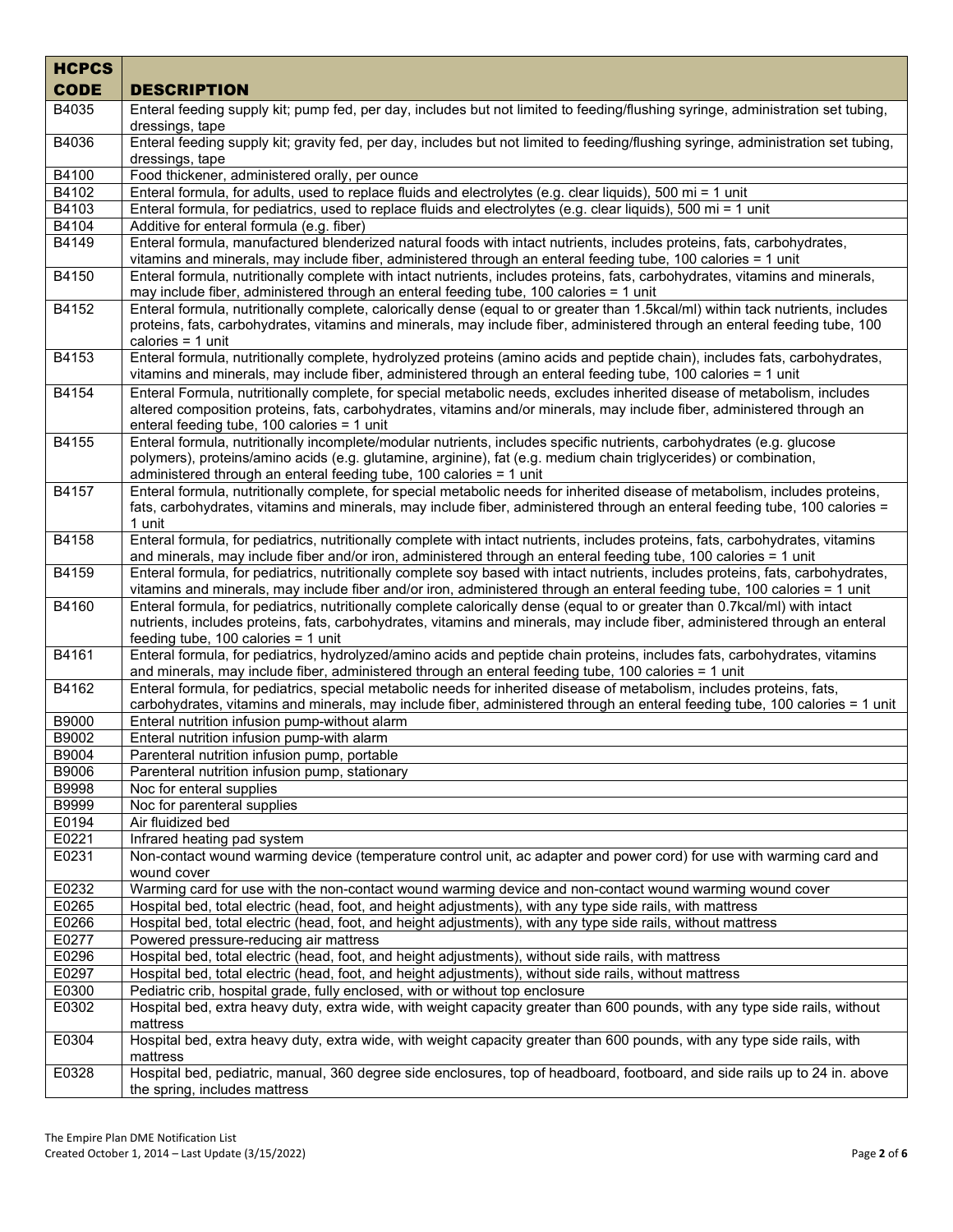| <b>HCPCS</b>      |                                                                                                                                                                                                                                   |
|-------------------|-----------------------------------------------------------------------------------------------------------------------------------------------------------------------------------------------------------------------------------|
| <b>CODE</b>       | <b>DESCRIPTION</b>                                                                                                                                                                                                                |
| E0329             | Hospital bed, pediatric, electric or semi-electric, 360 degree side enclosures, top of headboard, footboard, and side rails up<br>to 24 in. above the spring, includes mattress                                                   |
| E0462             | Rocking bed, with or without side rails                                                                                                                                                                                           |
| E0471             | Respiratory assist device, bi-level pressure capability, with back-up rate feature, used with non invasive interface, e.g.,<br>nasal or facial mask (intermittent assist device with continuous positive air way pressure device) |
| E0481             | Intrapulmonary percussive ventilation system and related accessories                                                                                                                                                              |
| E0483             | High frequency chest wall oscillation air-pulse generator system, (includes hoses and vest), each                                                                                                                                 |
| E0650             | Pneumatic compressor; non-segmental home model                                                                                                                                                                                    |
| E0651             | Pneumatic compressor; segmental home model without calibrated gradient pressure                                                                                                                                                   |
| E0652             | Pneumatic compressor; segmental home model with calibrated gradient pressure                                                                                                                                                      |
| E0655             | Non-segmental pneumatic appliance for use with pneumatic compressor, half arm                                                                                                                                                     |
| E0656             | Segmental pneumatic appliance for use with pneumatic compressor, trunk                                                                                                                                                            |
| E0657             | Segmental pneumatic appliance for use with pneumatic compressor, chest                                                                                                                                                            |
| E0660             | Non-segmental pneumatic appliance for use with pneumatic compressor, full leg                                                                                                                                                     |
| E0665             | Non-segmental pneumatic appliance for use with pneumatic compressor, full arm                                                                                                                                                     |
| E0666             | Non-segmental pneumatic appliance for use with pneumatic compressor, half leg                                                                                                                                                     |
| E0667             | Segmental pneumatic appliance for use with segmental pneumatic compressor, full leg                                                                                                                                               |
| E0668             | Segmental pneumatic appliance for use with segmental pneumatic compressor, arm                                                                                                                                                    |
| E0669<br>E0670    | Segmental pneumatic appliance for use with segmental pneumatic compressor, half leg<br>Segmental pneumatic appliance for use with pneumatic compressor, integrated, 2 full legs and trunk                                         |
| E0671             | Segmental gradient pressure pneumatic appliance; full leg                                                                                                                                                                         |
| E0672             | Segmental gradient pressure pneumatic appliance; full arm                                                                                                                                                                         |
| E0673             | Segmental gradient pressure pneumatic appliance; half leg                                                                                                                                                                         |
| E0675             | Pneumatic compression device, high pressure, rapid inflation/deflation cycle, for arterial insufficiency (unilateral or bilateral                                                                                                 |
|                   | system)                                                                                                                                                                                                                           |
| E0676             | Intermittent limb compression device (includes all accessories), not otherwise specified                                                                                                                                          |
| E0745             | Neuromuscular stimulator, electronic shock unit                                                                                                                                                                                   |
| E0747             | Osteogenesis stimulator, electrical, non-invasive, other than spinal applications                                                                                                                                                 |
| E0748             | Osteogenesis stimulator, electrical, non-invasive, spinal applications                                                                                                                                                            |
| E0760             | Osteogenesis stimulator, low intensity ultra sound, non-invasive                                                                                                                                                                  |
| E0762             | Transcutaneous electrical joint stimulation device system, includes all accessories                                                                                                                                               |
| E0764             | Functional neuromuscular stimulation, transcutaneous stimulation of sequential muscle groups of ambulation with computer<br>control, used for walking by spinal cord injured, entire system, after completion of training program |
| E0766             | Electrical stimulation device used for cancer treatment, includes all accessories, any type                                                                                                                                       |
| E0769             | Electrical stimulation or electromagnetic wound treatment device, not otherwise classified                                                                                                                                        |
| E0770             | Functional electrical stimulator, transcutaneous stimulation of nerve and/or muscle groups, any type, complete system, not<br>otherwise specified                                                                                 |
| E0784             | External ambulatory infusion pump, insulin                                                                                                                                                                                        |
| E0787             | External ambulatory infusion pump, insulin, dosage rate adjustment using therapeutic continuous glucose sensing                                                                                                                   |
| E0830             | Ambulatory traction device, all types, each                                                                                                                                                                                       |
| E0840             | Traction frame, attached to headboard, cervical traction                                                                                                                                                                          |
| E0849             | Traction equipment, cervical, free-standing stand/frame, pneumatic, applying traction force to other than mandible                                                                                                                |
| E0850<br>E0855    | Traction stand, free-standing, cervical traction<br>Cervical traction equipment not requiring additional stand or frame                                                                                                           |
| E0856             | Cervical traction device, cervical collar with inflatable air bladder                                                                                                                                                             |
| E0860             | Traction equipment, over door, cervical                                                                                                                                                                                           |
| E0936             | Continuous passive motion exercise device for use other than knee                                                                                                                                                                 |
| E0941             | Gravity assisted traction device, any type                                                                                                                                                                                        |
| E0984             | Manual wheelchair accessory, power add-on to convert manual wheelchair to motorized wheelchair, tiller control                                                                                                                    |
| E0986             | Manual wheelchair accessory, push activated power assist, each                                                                                                                                                                    |
| E1002             | Wheelchair accessory, power seating system, tilt only                                                                                                                                                                             |
| E1003             | Wheelchair accessory, power seating system, recline only, without shear reduction                                                                                                                                                 |
| E1004             | Wheelchair accessory, power seating system, recline only, with mechanical shear reduction                                                                                                                                         |
| E1005             | Wheelchair accessory, power seating system, recline only, with power shear reduction                                                                                                                                              |
| E <sub>1006</sub> | Wheelchair accessory, power seating system, combination tilt and recline, without shear reduction                                                                                                                                 |
| E1007             | Wheelchair accessory, power seating system, combination tilt and recline, with mechanical shear reduction                                                                                                                         |
| E1008             | Wheelchair accessory, power seating system, combination tilt and recline, with power shear reduction                                                                                                                              |
| E1009             | Wheelchair accessory, addition to power seating system, mechanically linked leg elevation system, including push rod and<br>leg rest                                                                                              |
| E1010             | Wheelchair accessory, addition to power seating system, power leg elevation system, including leg rest, pair                                                                                                                      |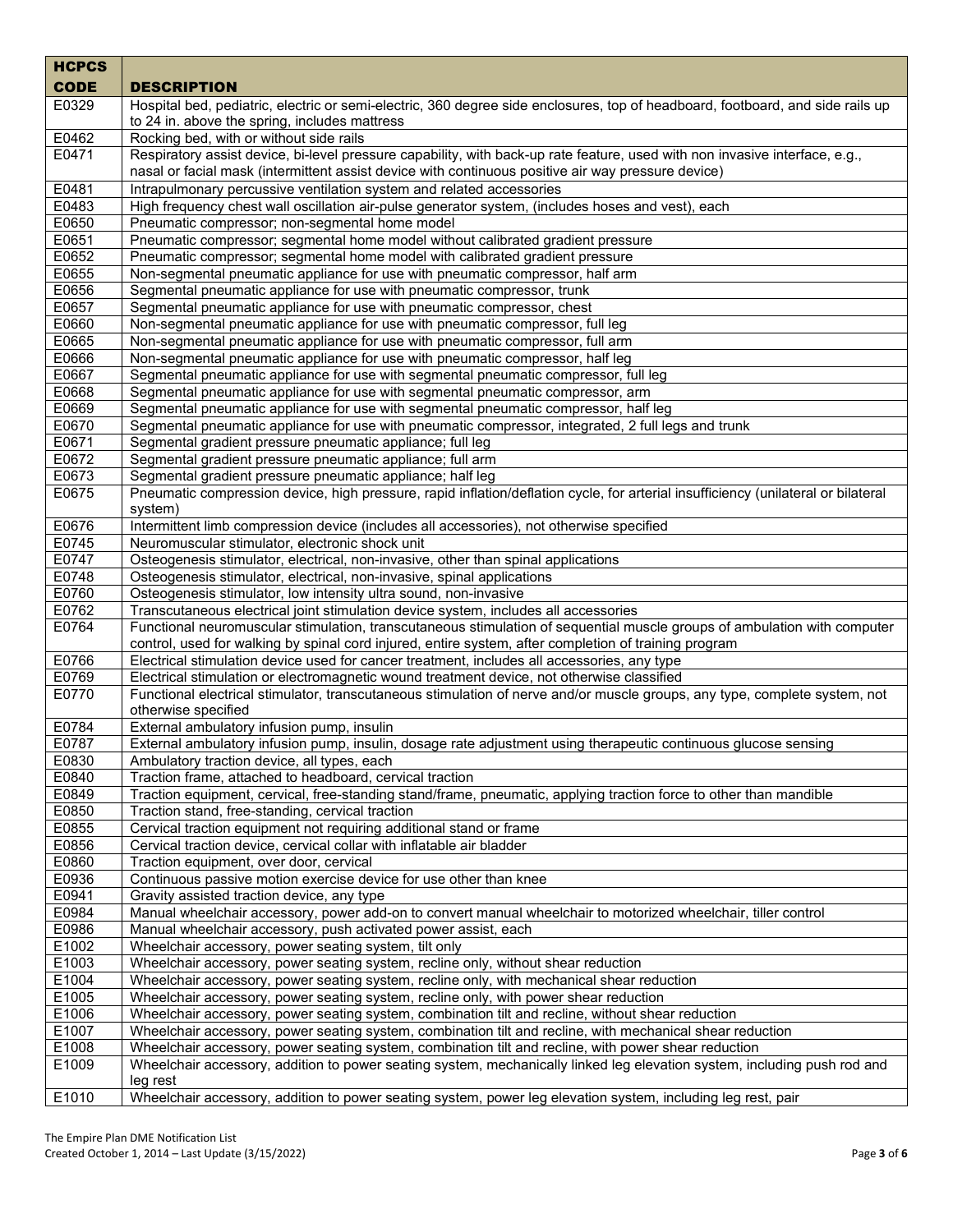| <b>HCPCS</b>   |                                                                                                                                                                                                                     |
|----------------|---------------------------------------------------------------------------------------------------------------------------------------------------------------------------------------------------------------------|
| <b>CODE</b>    | <b>DESCRIPTION</b>                                                                                                                                                                                                  |
| E1012          | Wheelchair accessory, addition to power seating system, center mount power elevating leg rest/platform, complete system,                                                                                            |
|                | any type, each                                                                                                                                                                                                      |
| E1036          | Multi-positional patient transfer system, extra-wide, with integrated seat, operated by caregiver, patient weight capacity                                                                                          |
| E1220          | greater than 300 pounds                                                                                                                                                                                             |
| E1230          | Wheelchair, specially sized or constructed (indicate brand name, model number, if any, and justification)<br>Power operated vehicle, (three-or four-wheel non highway, specify brand name and model number          |
| E1231          | Wheelchair, pediatric size, tilt-in-space, rigid, adjustable, with seating system                                                                                                                                   |
| E1236          | Wheelchair, pediatric size, folding, adjustable with seating system                                                                                                                                                 |
| E1238          | Wheelchair, pediatric size, folding, adjustable, without seating system                                                                                                                                             |
| E1399          | Durable medical equipment, miscellaneous                                                                                                                                                                            |
| E1700          | Jaw motion rehabilitation system                                                                                                                                                                                    |
| E1701          | Replacement cushions for jaw motion rehabilitation system, package of six                                                                                                                                           |
| E1702          | Replacement measuring scales for jaw motion rehabilitation system, package of 200                                                                                                                                   |
| E1802          | Dynamic adjustable forearm pronation/supination device, includes soft interface material                                                                                                                            |
| E1805<br>E1818 | Dynamic adjustable wrist extension/flexion device, includes soft interface material<br>Static progressive stretch forearm pronation/supination device, with or without range of motion adjustment, includes all     |
|                | components and accessories                                                                                                                                                                                          |
| E1825          | Dynamic adjustable finger extension/flexion device, includes soft interface material                                                                                                                                |
| E1830          | Dynamic adjustable toe extension/flexion device, includes soft interface material                                                                                                                                   |
| E1840          | Dynamic adjustable shoulder flexion/abduction/rotation device, includes soft interface material                                                                                                                     |
| E2300          | Power wheelchair accessory, power seat elevation system                                                                                                                                                             |
| E2301          | Power wheelchair accessory, power standing system                                                                                                                                                                   |
| E2311          | Power wheelchair accessory, electronic connection between wheelchair controller and two or more power seating system                                                                                                |
|                | motors, including all related electronics, indicator feature, mechanical function selection switch, and fixed mounting<br>hardware                                                                                  |
| E2402          | Negative pressure wound therapy electrical pump, stationary or portable                                                                                                                                             |
| E2500          | Speech generating device, digitized speech, using pre-recorded messages, less than or equal to 8 minutes recording time                                                                                             |
| E2502          | Speech generating device, digitized speech, using pre-recorded messages, greater than 8 minutes but less than or equal to                                                                                           |
|                | 20 minutes recording time                                                                                                                                                                                           |
| E2504          | Speech generating device, digitized speech, using pre-recorded messages, greater than 20 minutes but less than or equal                                                                                             |
|                | to 40 minutes recording time                                                                                                                                                                                        |
| E2506<br>E2508 | Speech generating device, digitized speech, using pre-recorded messages, greater than 40 minutes recording time                                                                                                     |
|                | Speech generating device, synthesized speech, requiring message formulation by spelling and access by physical contact<br>with the device                                                                           |
| E2510          | Speech generating device, synthesized speech, permitting multiple methods of message formulation and multiple methods<br>of device access                                                                           |
| E2511          | Speech generating software program, for personal computer or personal digital assistant                                                                                                                             |
| E2512          | Accessory for speech generating device, mounting system                                                                                                                                                             |
| E2599          | Accessory for speech generating device, not otherwise classified                                                                                                                                                    |
| E2609          | Custom fabricated wheelchair seat cushion, any size                                                                                                                                                                 |
| E2610          | Wheelchair seat cushion, powered                                                                                                                                                                                    |
| E2617          | Custom fabricated wheelchair back cushion, any size, including any type mounting hardware                                                                                                                           |
| K0005          | Ultralight weight wheelchair                                                                                                                                                                                        |
| K0008<br>K0009 | Custom manual wheelchair/base<br>Other manual wheelchair/base                                                                                                                                                       |
| K0010          | Standard-weight frame motorized/power wheelchair                                                                                                                                                                    |
| K0011          | Standard-weight frame motorized/power wheelchair with programmable control parameters for speed adjustment, tremor                                                                                                  |
|                | dampening, acceleration control and braking                                                                                                                                                                         |
| K0012          | Light weight portable motorized/power wheelchair                                                                                                                                                                    |
| K0013          | Custom motorized/power wheelchair base                                                                                                                                                                              |
| K0014          | Other motorized/power wheelchair base                                                                                                                                                                               |
| K0098          | Drive belt for power wheelchair                                                                                                                                                                                     |
| K0108          | Wheelchair component or accessory, not otherwise specified                                                                                                                                                          |
| K0455<br>K0552 | Infusion pump used for uninterrupted parenteral administration of medication, (e.g., epoprostenolor or treprostinil)<br>Supplies for external non-insulin drug infusion pump, syringe type cartridge, sterile, each |
| K0553          | Supply allowance for therapeutic continuous glucose monitor (CGM), includes all supplies and accessories, 1 month supply                                                                                            |
|                | = 1 Unit of Service (for Type 2 diabetes only)                                                                                                                                                                      |
| K0554          | Receiver (monitor), dedicated, for use with therapeutic glucose continuous monitor system (for Type 2 diabetes only)                                                                                                |
| K0743          | Suction pump, home model, portable, for use on wounds                                                                                                                                                               |
| K0744          | Absorptive wound dressing for use with suction pump, home model, portable, pad size 16 square inches or less                                                                                                        |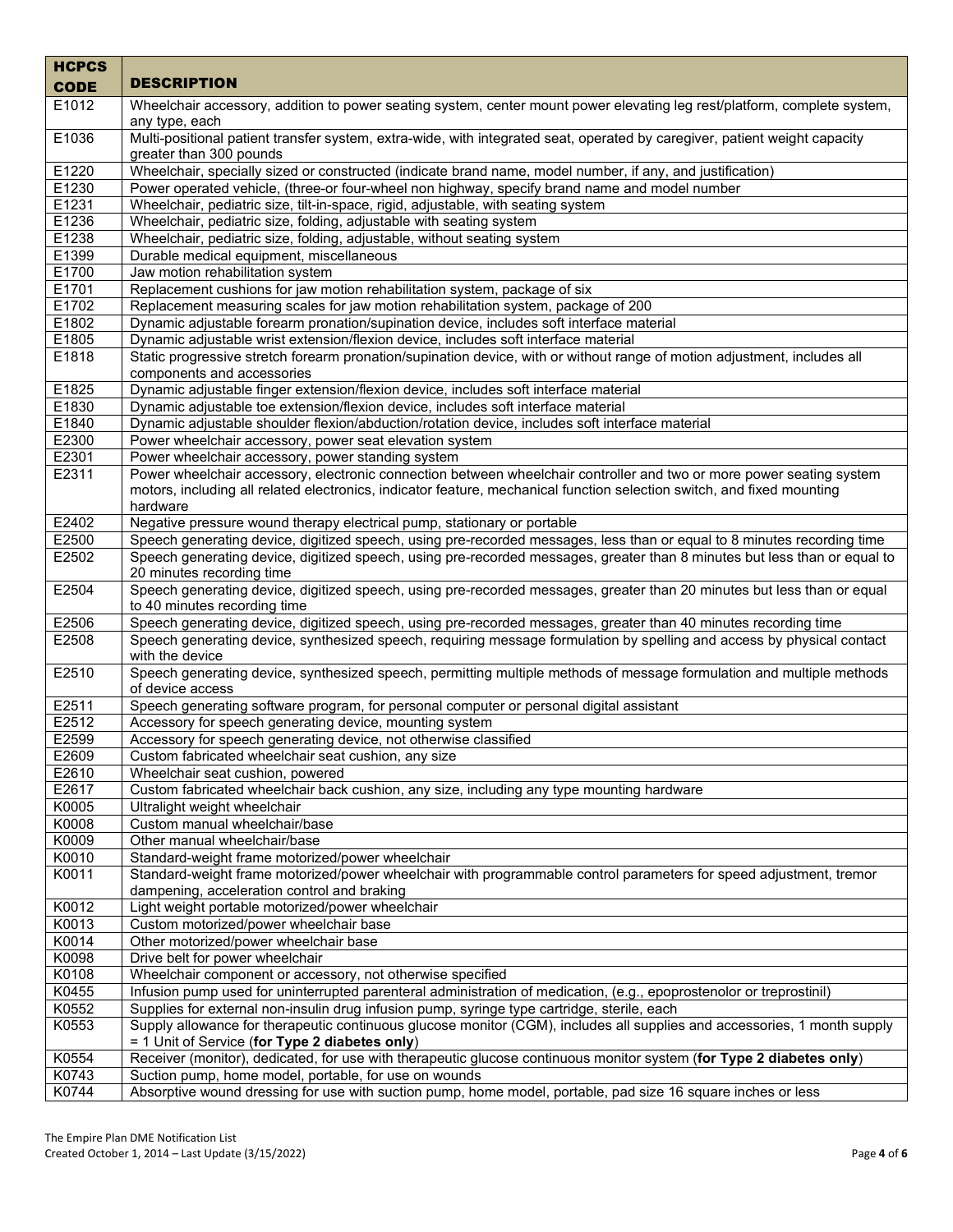| <b>HCPCS</b><br><b>CODE</b> | <b>DESCRIPTION</b>                                                                                                                                                                                                    |
|-----------------------------|-----------------------------------------------------------------------------------------------------------------------------------------------------------------------------------------------------------------------|
| K0745                       | Absorptive wound dressing for use with suction pump, home model, portable, pad size more than 16 square inches but less<br>than or equal to 48 square inches                                                          |
| K0746                       | Absorptive wound dressing for use with suction pump, home model, portable, pad size greater than 48 square inches                                                                                                     |
| K0801                       | Power operated vehicle, group 1 heavy duty, patient weight capacity 301 to 450 pounds                                                                                                                                 |
| K0802                       | Power operated vehicle, group 1 very heavy duty, patient weight capacity 451 to 600 pounds                                                                                                                            |
| K0806                       | Power operated vehicle, group 2 standard, patient weight capacity up to and including 300 pounds                                                                                                                      |
| K0807                       | Power operated vehicle, group 2 heavy duty, patient weight capacity 301 to 450 pounds                                                                                                                                 |
| K0808                       | Power operated vehicle, group 2 very heavy duty, patient weight capacity 451 to 600 pounds                                                                                                                            |
| K0812                       | Power operated vehicle, not otherwise classified                                                                                                                                                                      |
| K0813                       | Power wheelchair, group 1 standard, portable, sling/solid seat and back, patient weight capacity up to and including 300<br>pounds                                                                                    |
| K0814                       | Power wheelchair, group 1 standard, portable, captain's chair, patient weight capacity up to and including 300 pounds                                                                                                 |
| K0815                       | Power wheelchair, group 1 standard, sling/solid seat and back, patient weight capacity up to and including 300 pounds                                                                                                 |
| K0816                       | Power wheelchair, group 1 standard, captain's chair, patient weight capacity up to and including 300 pounds                                                                                                           |
| K0820                       | Power wheelchair, group 2 standard, portable, sling/solid seat/back, patient weight capacity up to and including 300 pounds                                                                                           |
| K0821                       | Power wheelchair, group 2 standard, portable, captain's chair, patient weight capacity up to and including 300 pounds                                                                                                 |
| K0822                       | Power wheelchair, group 2 standard, sling/solid seat/back, patient weight capacity up to and including 300 pounds                                                                                                     |
| K0823<br>K0824              | Power wheelchair, group 2 standard, captain's chair, patient weight capacity up to and including 300 pounds<br>Power wheelchair, group 2 heavy duty, sling/solid seat/back, patient weight capacity 301 to 450 pounds |
| K0825                       | Power wheelchair, group 2 heavy duty, captain's chair, patient weight capacity 301 to 450 pounds                                                                                                                      |
| K0826                       | Power wheelchair, group 2 very heavy duty, sling/solid seat/back, patient weight capacity 451 to 600 pounds                                                                                                           |
| K0827                       | Power wheelchair, group 2 very heavy duty, captain's chair, patient weight capacity 451 to 600 pounds                                                                                                                 |
| K0828                       | Power wheelchair, group 2 extra heavy duty, sling/solid seat/back, patient weight capacity 601 pounds or more                                                                                                         |
| K0829                       | Power wheelchair, group 2 extra heavy duty, captain's chair, patient weight capacity 601 pounds or more                                                                                                               |
| K0830                       | Power wheelchair, group 2 standard, seat elevator, sling/solid seat/back, patient weight capacity up to and including 300                                                                                             |
|                             | pounds                                                                                                                                                                                                                |
| K0831                       | Power wheelchair, group 2 standard, seat elevator, captain's chair, patient weight capacity up to and including 300 pounds                                                                                            |
| K0835                       | Power wheelchair, group 2 standard, single power option, sling/solid seat/back, patient weight capacity up to and including                                                                                           |
|                             | 300 pounds                                                                                                                                                                                                            |
| K0836                       | Power wheelchair, group 2 standard, single power option, captain's chair, patient weight capacity up to and including 300<br>pounds                                                                                   |
| K0837                       | Power wheelchair, group 2 heavy duty, single power option, sling/solid seat/back, patient weight capacity 301 to 450 pounds                                                                                           |
| K0838                       | Power wheelchair, group 2 heavy duty, single power option, captain's chair, patient weight capacity 301 to 450 pounds                                                                                                 |
| K0839                       | Power wheelchair, group 2 very heavy duty, single power option, sling/solid seat/back, patient weight capacity 451 to 600<br>pounds                                                                                   |
| K0840                       | Power wheelchair, group 2 extra heavy duty, single power option, sling/solid seat/back, patient weight capacity 601 pounds<br>or more                                                                                 |
| K0841                       | Power wheelchair, group 2 standard, multiple power option, sling/solid seat/back, patient weight capacity up to and including<br>300 pounds                                                                           |
| K0842                       | Power wheelchair, group 2 standard, multiple power option, captain's chair, patient weight capacity up to and including 300<br>pounds                                                                                 |
| K0843                       | Power wheelchair, group 2 heavy duty, multiple power option, sling/solid seat/back, patient weight capacity 301 to 450<br>pounds                                                                                      |
| K0848                       | Power wheelchair, group 3 standard, sling/solid seat/back, patient weight capacity up to and including 300 pounds                                                                                                     |
| K0849                       | Power wheelchair, group 3 standard, captain's chair, patient weight capacity up to and including 300 pounds                                                                                                           |
| K0850                       | Power wheelchair, group 3 heavy duty, sling/solid seat/back, patient weight capacity 301 to 450 pounds                                                                                                                |
| K0851                       | Power wheelchair, group 3 heavy duty, captain's chair, patient weight capacity 301 to 450 pounds                                                                                                                      |
| K0852                       | Power wheelchair, group 3 very heavy duty, sling/solid seat/back patient weight capacity 451 to 600 pounds                                                                                                            |
| K0853                       | Power wheelchair, group 3 very heavy duty, captain's chair, patient weight capacity, 451 to 600 pounds                                                                                                                |
| K0854                       | Power wheelchair, group 3 extra heavy duty, sling/solid seat/back, patient weight capacity 601 pounds or more                                                                                                         |
| K0855                       | Power wheelchair, group 3 extra heavy duty, captain's chair, patient weight capacity 601 pounds or more                                                                                                               |
| K0856                       | Power wheelchair, group 3 standard, single power option, sling/solid seat/back, patient weight capacity up to and including<br>300 pounds                                                                             |
| K0857                       | Power wheelchair, group 3 standard, single power option, captain's chair, patient weight capacity up to and including 300<br>pounds                                                                                   |
| K0858                       | Power wheelchair, group 3 heavy duty, single power option, sling/solid seat/back, patient weight capacity 301 to 450 pounds                                                                                           |
| K0859                       | Power wheelchair, group 3 heavy duty, single power option, captain's chair, patient weight capacity 301 to 450 pounds                                                                                                 |
| K0860                       | Power wheelchair, group 3 very heavy duty, single power option, sling/solid seat/back, patient weight capacity 451 to 600<br>pounds                                                                                   |
| K0861                       | Power wheelchair, group 3 standard, multiple power option, sling/solid seat/back, patient weight capacity up to and including<br>300 pounds                                                                           |